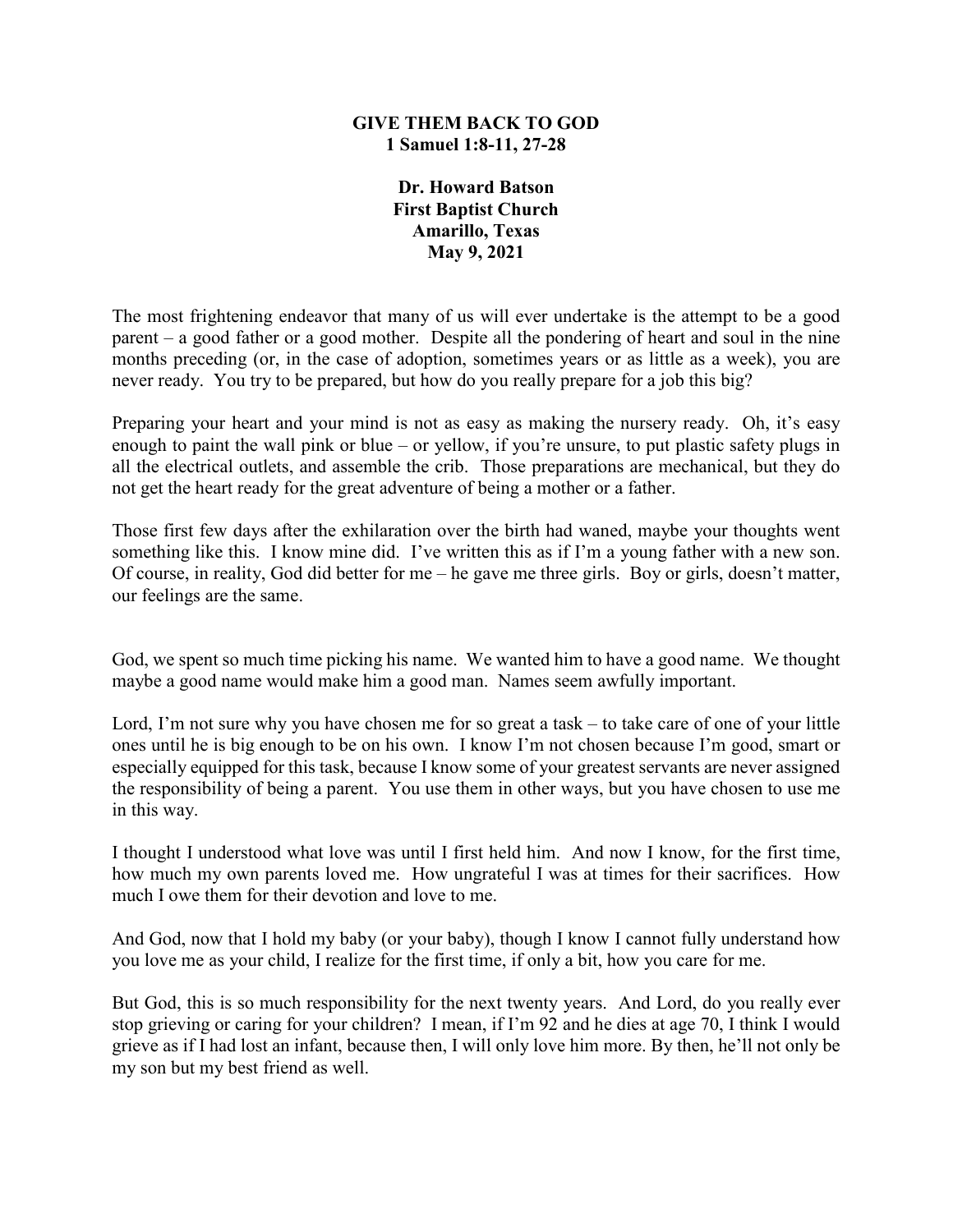There is a way in which asking me to be a father, O God, you have asked me to walk around with my heart exposed. There is no more protection, no more shelter. No more playing it safe. It's all raw now – my nerves, my heart, my feelings. You have made me vulnerable.

Every time he has a fever, I'm going to worry. Pace until his fever breaks with the dawn. Or, what if it seems like he is developing more slowly than his peers? I'll ponder something must be terribly wrong. And God, I've seen you give special children to special families who have changed those families in such powerful ways that it's your mystery as to the assignments you place at each of our feet. But Lord, I ask you, as I start out on this task of trying to be a dad, that if you have a chance to choose, I want you to make me sick instead of him. I want you to make me hurt instead of him.

From this day forward, my life will hold a lot of grieving. You've given me this job of being his dad, but basically you want me to work my way out of a job. When he takes those first steps, we'll all clap. Yet at night in the bed, in the darkness, we'll cry because we'll realize he doesn't need us as much anymore. And God, I know how it is. Just about the time we get his schedule worked out, it will be time for school to start. Will the teacher love him like I love him? Will she understand that sometimes he just can't sit in his seat? Will she understand he's not a bad kid, but he just doesn't like green beans? Will they really remember that his asthma keeps him from running as quickly as other kids on the playground? Or that he sometimes needs to rest and can't be pushed? And those buses are awfully big, Lord – awfully, awfully big for a little boy to walk around.

God, just to keep him safe I'd like to put him in a capsule. But I can't. He has to go out into this cruel, harsh world and drift further and further away from me on every single outing. And when he gets his driver's license, Lord, do you know how fast they drive on I-40? Do you have any idea what it's like trying to get on I-40 from the Georgia on-ramp? You blink and crash. Why they built it that way, Lord, I'll never know, but that's the way it is. Even Dale Earnhardt Jr. would have had a hard time with the Georgia on-ramp.

Now that I'm a daddy, I see dating in a whole new way. He's going to try to pick a girl to be the mother of my grandchildren, to spend the rest of his life with, based on the way things go with a few months of movies and dinners out? I will have to worry if he's treating her right – or is she trying to take advantage of my boy?

The older he gets, Lord, the more he is going to want to make his own decisions. The dumber he is going to think I am. Oh, I know, Lord, that's the way I treat you sometimes. And you're my all-knowing, heavenly Father.

Father, I want to believe in him. I want to trust that he is going to do the right things. I want to trust that he's going to make good choices. And yet I realize you've trusted me, and I've not always made good choices. Father, give me the wisdom to teach him both about the law and about grace. That the law warns him that certain things will destroy his life, and yet grace is abundant, even the freedom to live life without restraint. Father, I want him to be a boy who understands law, but I want him to be a boy who also drinks from the goblet of grace.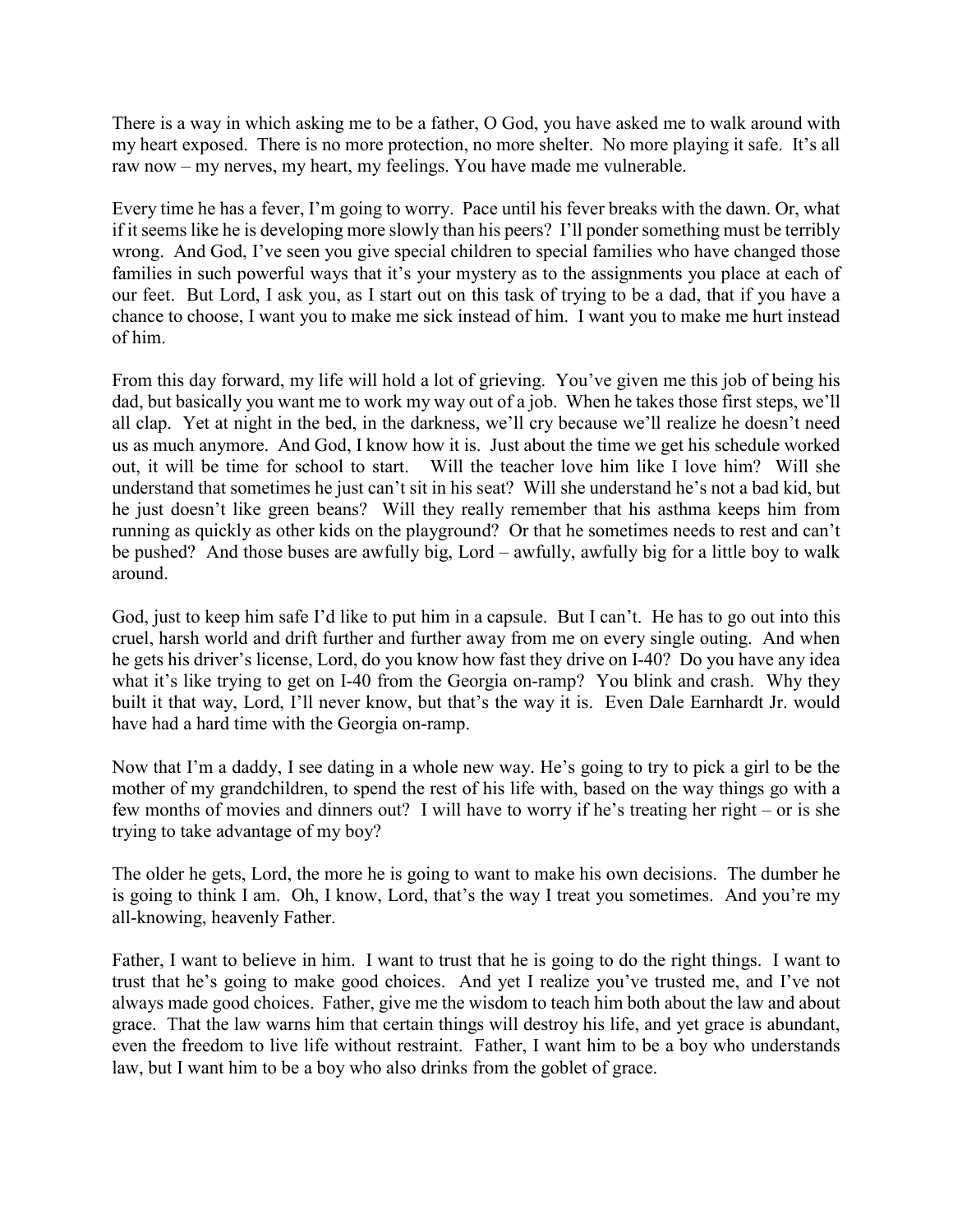And God, there are going to be those times when I need the courage to say "no" to him. He's going to ask, beg, and plead. He's going to think he knows what is best for him, and I'm going to know better. And God, just like when you tell me no because you don't want me to destroy myself or you have better for me than what I want for myself, God, give me the courage to say no to him.

The world we live in is so cruel. Look what we did to Your Son. You didn't make it this way; we did. We broke your creation. I will lie awake in my bed at night a thousand times and play the "what if" game. What if he doesn't come home at the appointed time? How many nights will I toss and turn in my bed wondering, pondering, "Is he okay?" I stare, waiting for the door to open and for him to arrive home safe.

In the next two decades I'm going to make a thousand decisions. I'm going to make a dozen decisions even today that are going to influence the outcome of his life. I'm going to need your wisdom. I'm going to need your grace. God, I'm just too scared to do this by myself. You've given me the task, but I'm going to have to ask you to be with me.

Lord, right now, I want to give you back this, your son. He is dedicated to you. O God, I thank you for the gift of a son. But I know, truly, that he doesn't belong to me. He belongs to you. I can't do this alone. Help me. He's your son.

This morning I want us to look again at the story of Hannah – to see how it is that she cared for her child, how she perceived her duties as a mother.

This morning I want us to look at a passage of Scripture in which a child is given by God to a devout mother who, in turn, realizes the need to return the child to God. And I want you to see that your child is Samuel, too.

# v. 1-2

Already in verse 2 we see the tension emerging between Peninnah and Hannah. Simply stated, Peninnah had children by Elkanah, but Hannah had no children.

# v. 3-5

It was clear that Elkanah favored Hannah over Peninnah (who we will call Penny from here on). The family went up to worship at Shiloh; a trip that included both worship and sacrifice, on a yearly basis – a special act of worship to God. As part of the worship act, a portion of the sacrificial meat was given to the family for them to eat. It became apparent in the little things that Elkanah did that he, in reality, loved Hannah more than he loved Penny. He would always give her a bigger and better portion of the meat.

We don't mean to, but we do show favoritism in small ways. I had a very good looking college roommate, a body builder, and we could go through the same cafeteria serving line at college and inevitably I would end up with a midget portion while he would look at me and grin when a family of 5 could have eaten off of the portion which he was given. I would get a chicken wing while he would get a full breast portion.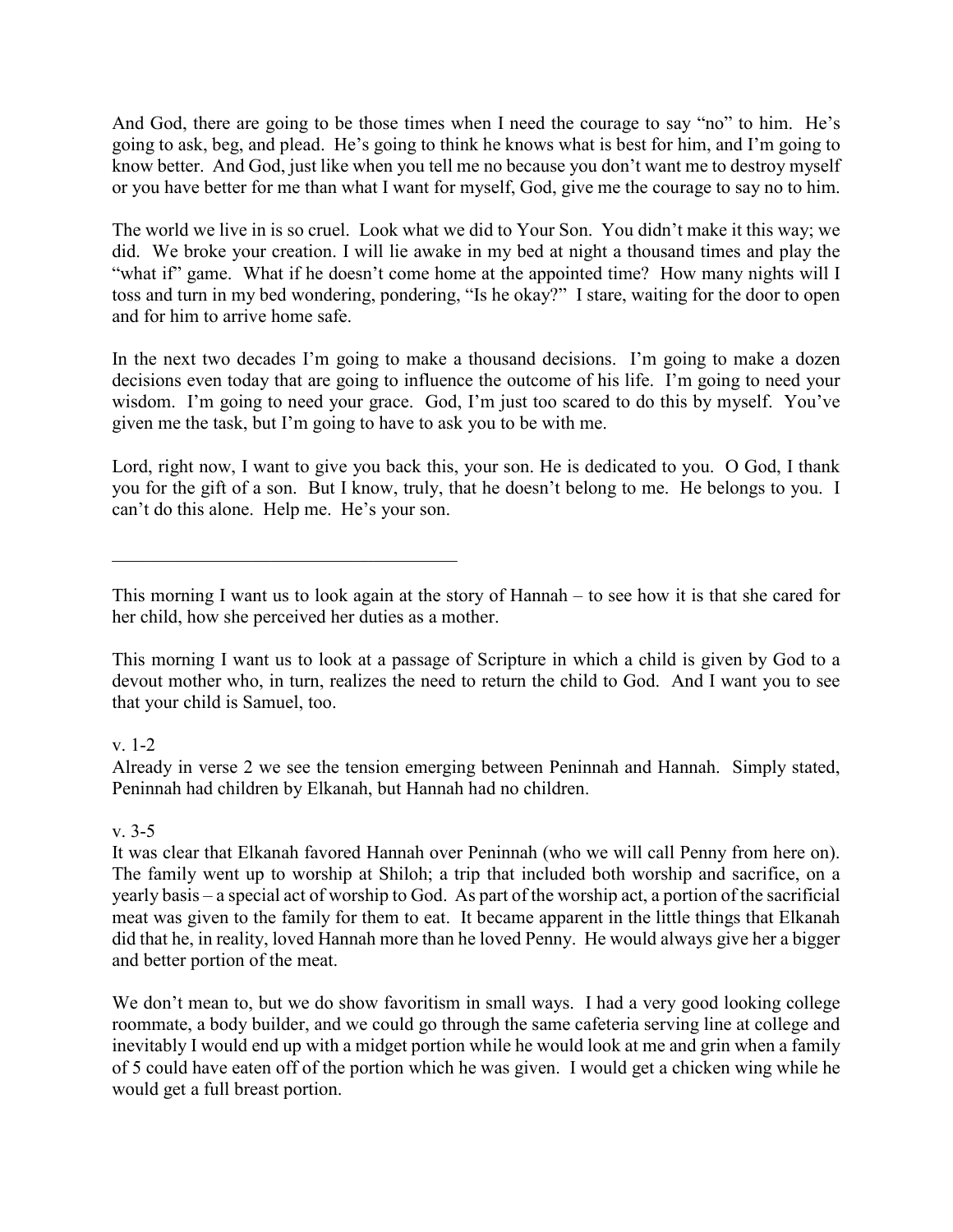Like the cafeteria lady loved my roommate James, so it was with Hannah – Elkanah gave her an extra portion of each sacrifice because she had no children and he loved her the most.

V. 6-7

Penny detested Elkanah's favoritism so much that she badgered Hannah to the point of tears, so that Hannah would have to excuse herself from the table, unable to enjoy the family lunch.

I can just hear her now:

"After all Hannah, I am the mother of Elkanah's children."

"Well, not having any children of your own, Hannah, I'm sure that you would not understand what I am talking about."

"Oh Hannah, do help extra with the chores. Being pregnant so often, I stay exhausted."

"Hannah, I wonder if my next child will be a man child or a woman child? What do you think?"

"Oh Hannah, the Lord has seen fit to bless me again, my husband will be delighted with the news."

After the taunts and innuendos, Hannah was surely reduced to tears and she left without even eating her meal.

### V. 10-11

Hannah took her problem to the Lord. Like many of us when we are distraught, Hannah attempted to bargain with the Lord. "Lord, if you will only..." (Be careful when you make such a vow to the Lord, He takes them seriously. He expects you to keep your side of the bargain.)

"Lord, if you only give me a child, then I will give him back for your service."

Samuel – the child that belongs to God.

Is this not the way that it should always be? Isn't your child Samuel, too? Children are on loan from God. Don't think for a moment that a child born into your family is a thing to be clutched and kept. No, no, your babes are gifts from God that are to be returned to Him.

From the moment that your child is in your arms, all of your time, energy and effort is focused on training the child to be able to flourish on his own. We teach the babe to feed himself, we coax the toddler to walk. We try to give values to our children in order that they might choose right over wrong on their own volition. All of our energies are focused on the devastating day when our child will no longer lay his or her head upon a pillow in our home.

Our children are not property to possess, but on loan from God.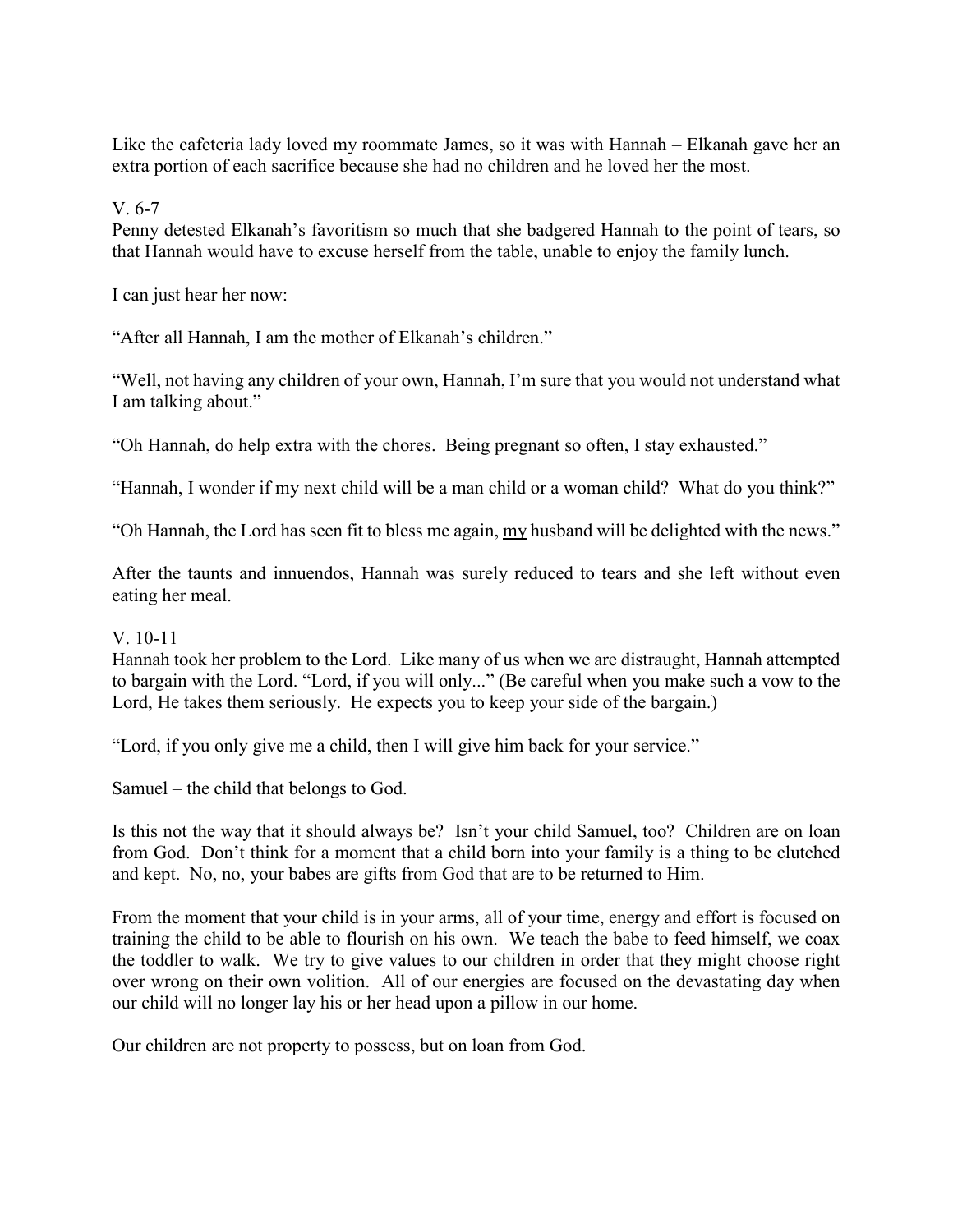That drive to drop them off at a college eight hours away is a wrenching gut punch. You've build the boat; will it float? Will she follow the path and principles you've taught her?

It seems that it is nearly impossible to stop mothering and fathering all at once. You have so protected them, so influenced them, so desperately wanted the best for them. The pattern is so ingrained that it seems impossible to change.

One mother gives good advice that has worked for her.

### **Ann Landers, 10/7/89 (How to Have a Good Relationship With Your Adult Children)**

**Don't press for more phone calls or visits. When you don't hear from your children in a while, it is a healthy sign that they are functioning more independently and more successfully. Many parents would dearly love to be free of tearful phone calls, requests for money and cries for help.**

**Don't try to find out every detail of your children's lives and don't ask questions about finances, in-laws, family planning, promotions at work, etc. If something happens that they're happy and excited about, they will share it. If it's something they're not happy about, they won't appreciate your bringing it up.**

**If your children need help, they will ask for it, unless, of course, you are the kind of parent who says, "I told you so."** 

**Let your children go. You have nurtured them and educated them. The best gift you can give them now is freedom. Give them wings. They owe you their gratitude and their respect. That is all.**

**Your parents raised you, and you repaid the debt by raising your children. They will repay you in kind by raising theirs. This is the natural rhythm of life, and it has been the same since time immemorial. It is part of a Grand Design.**

Your children are not yours. They belong to the Lord. Your child is Samuel, too.

Not only must we realize that as they reach maturity we need to give our children back to God, but as Hannah concluded, we must come to the realization that God is the owner of even our little ones.

#### V. 20-22, 24-28, 2:18-21

Hannah, after Samuel was weaned, kept her vow to God. As she promised, she took him back to the house of worship in Shiloh and left him there to serve in the priestly functions. Each year, as the family made the yearly trip to Shiloh, Hannah would make her son a robe and bring it to him. She never forgot the child that God had loaned to her.

How about you, mother? Have you come to the full realization that your little ones are on loan from God? That He has entrusted them to you. And that even as Hannah took her child to the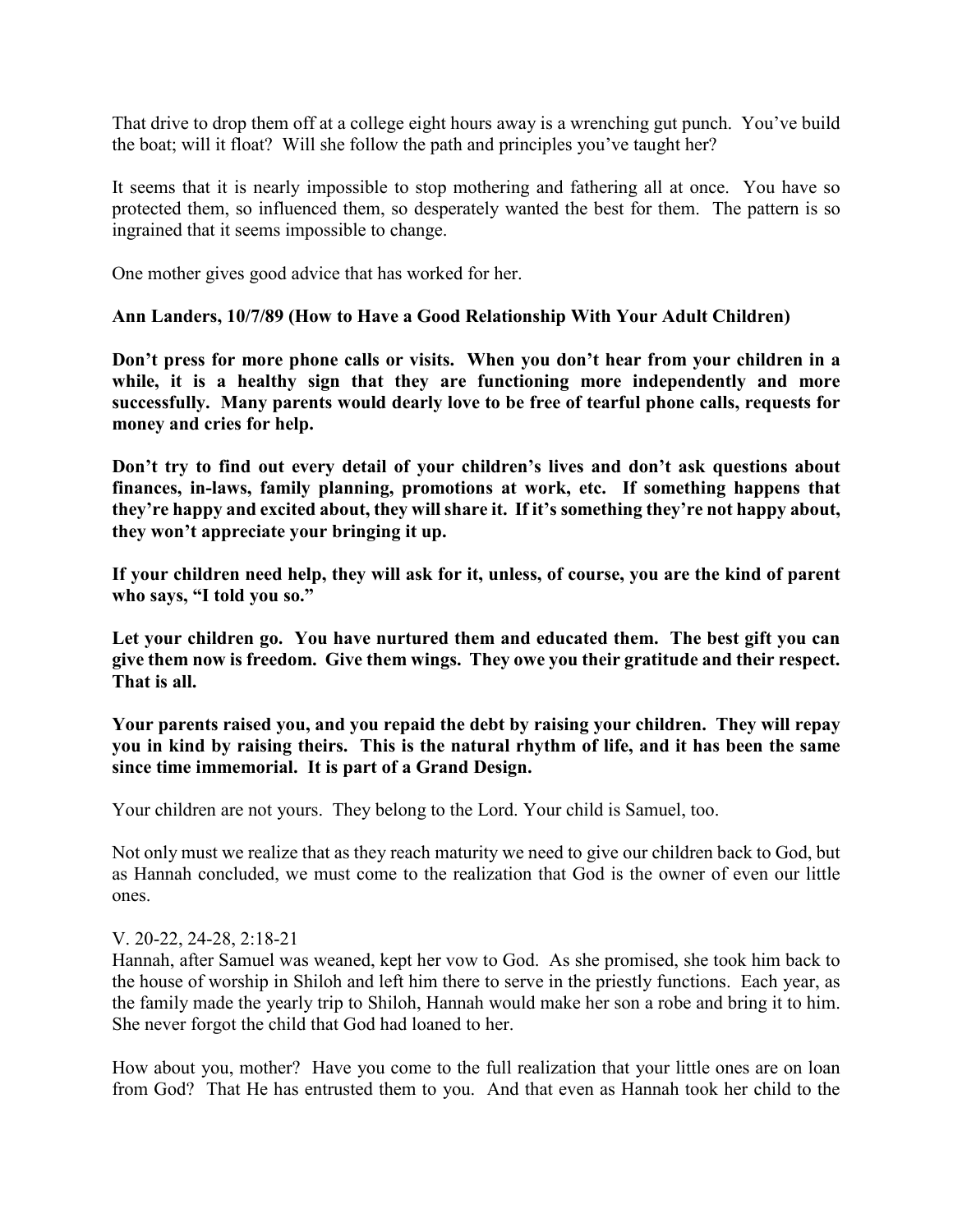temple to develop a relationship of service to God, you, too, are to bring your child to the church, to devote him to the place of worship.

There is not a parent in this room who would think about leaving their child at home instead of taking them to elementary school, deciding not to go to school on Monday because it is too rainy, because we had a busy day the day before, because the family is tired, to think of staying out of school for these reasons sounds ludicrous. The state would judge any parent who acted thusly as unfit, and they would be charged with doing detrimental damage to their child.

But many mothers and fathers use those same reasons for allowing their children to miss Bible Study, to miss their religious training on Sunday.

I find it incredible that when we would never for one minute want our children to fall behind their peers in their reading, writing and arithmetic – the skills and arts of the temporal realm.

We often neglect their religious training by permitting poor attendance to the events at the church that promote their learning the truths of the faith – the eternal realm.

Allowing them to fall behind their peers in learning the stories of the faith, and developing the skills that will contribute to their allegiance to God.

Nothing, and I mean nothing, is more important than your sharing your religious tradition with your child.

Your child does not only need to learn to feed himself physically, he also needs to develop hunger and thirst after the righteousness of God.

Not only does your child need to develop agile motor skills, he needs to learn to run the race of faith.

Not only does your child need to learn about the birth of western civilization, he needs to learn that God acted in history through the birth of Jesus, His Son.

Parents, your children are gifts from God, entrusted to your care. Surely, as Hannah returned Samuel to God, directed him to the House of Worship – so you, too, must turn your children to God, directing them to the House of God!

Parenting is an awesome responsibility. To parent properly is to realize that you are only a steward, someone to whom God has entrusted a child. But in the final say, your child, like Samuel, belongs to God.

My mother sent me the following letter several years ago on Father's Day.

*Dear Howie,*